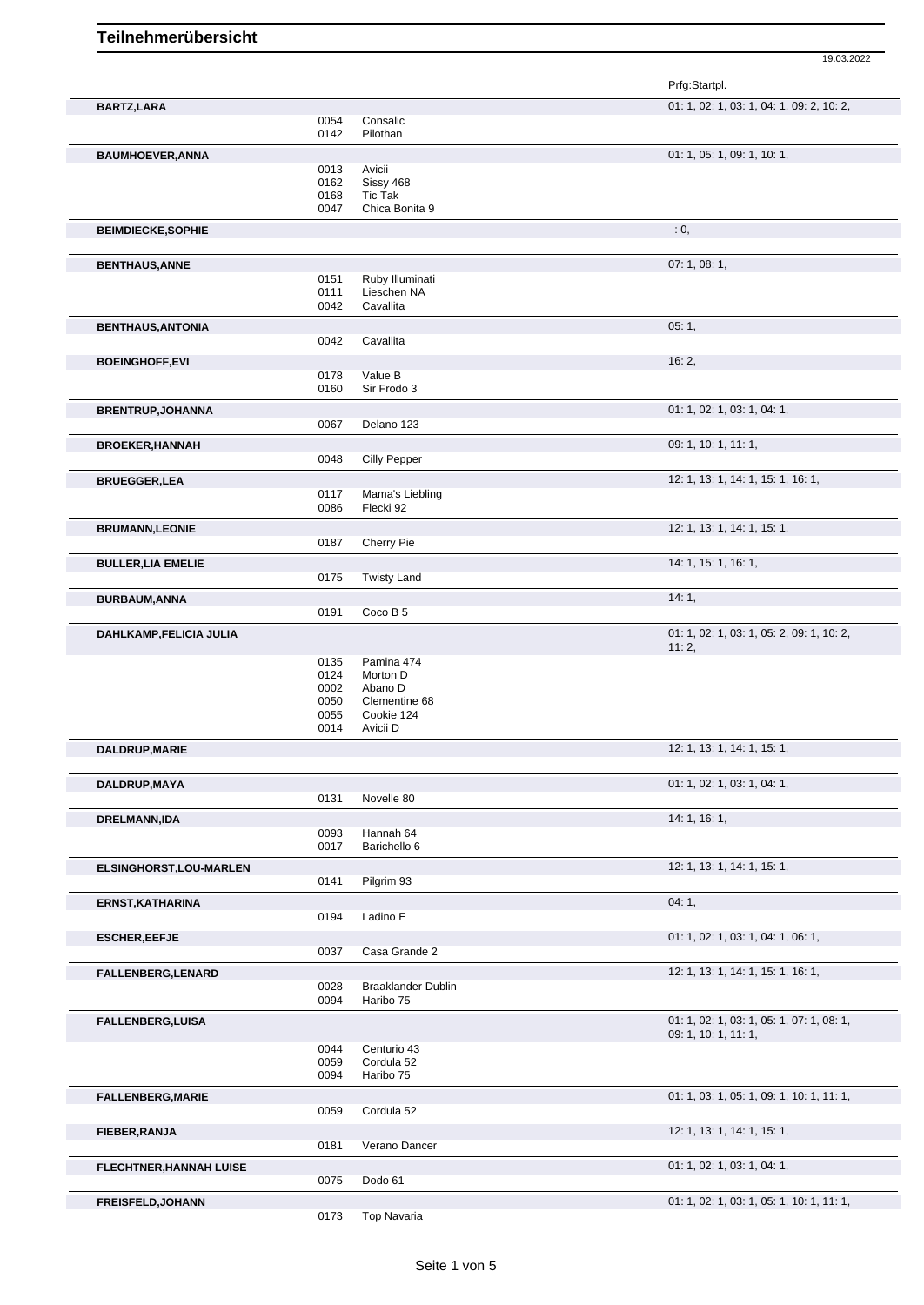## **Teilnehmerübersicht**

Prfg:Startpl.

19.03.2022

|                              |                                                 | , ,,,,.,,,,.,,,,                          |
|------------------------------|-------------------------------------------------|-------------------------------------------|
|                              | 0036<br>Captain Sharky 2<br>Leandra 234<br>0107 |                                           |
| FROECHTE, AMELIE             | 0103<br>Kloppo                                  | 16:1,                                     |
|                              |                                                 |                                           |
| <b>GERKAMP,LEA</b>           | 0032<br>C-Max 4                                 | 01: 1, 02: 1, 03: 1, 05: 1, 09: 1,        |
| GOECKE,LYN                   |                                                 | 12: 1, 13: 1, 14: 1, 15: 1, 16: 1,        |
|                              | 0096<br>Heritage 8                              | 14:1,                                     |
| <b>HAGEMANN, SINA</b>        | 0033<br>Can Do 10                               |                                           |
| <b>HANNING, SARA</b>         |                                                 | 12: 1, 13: 1, 14: 1, 15: 1,               |
|                              | 0010<br>Apollo D<br>0154<br>Scarlett 740        |                                           |
| <b>HEEREN, PIA</b>           |                                                 | 10: 1, 11: 1,                             |
|                              | 0069<br>Dembelee                                |                                           |
| <b>HEHN, NIKE</b>            | 0040<br>Castina 3                               | 01: 1, 02: 1, 03: 1, 05: 1,               |
| <b>HEINICHEN, CLARA LYNN</b> |                                                 | 03: 1, 06: 1, 12: 1, 13: 1, 14: 1, 15: 1, |
|                              | Pascani 7<br>0136<br>0144                       |                                           |
|                              | Quattro's Boy 5                                 | 01: 1, 02: 1, 03: 1, 04: 1, 05: 2, 09: 2, |
| <b>HEINRICH, FRIEDA</b>      | 0140<br>Picolino S.W.                           |                                           |
|                              | 0046<br>Chateauneuf du pape                     |                                           |
| <b>HEITPLATZ, MELINA</b>     | 0012<br>Arika 9                                 | 01: 1, 02: 1, 03: 1, 04: 1, 09: 1,        |
|                              | 0137<br>Pepe S <sub>4</sub>                     |                                           |
| <b>HENRICHMANN, MIA</b>      |                                                 | 01: 1, 02: 1, 03: 1, 04: 1,               |
|                              | 0163<br>Spookayne<br>0016<br>Barbe le Crabe     |                                           |
| <b>HOECKE, ANTONIA</b>       |                                                 | 01: 1, 02: 1, 03: 1, 04: 1, 07: 1, 08: 1, |
|                              |                                                 | 09:1,                                     |
|                              | 0139<br>Phinox 2<br>0041<br>Catalunia 2         |                                           |
| <b>HOEFLICH, MERLE</b>       |                                                 | 14:1,                                     |
|                              | 0138<br>Perfect Match VEC WE                    |                                           |
| HOLTMANN, ANTONIA            | 0190<br>Elton John 13                           | 07: 1, 08: 1,                             |
| <b>HORSTMANN, MAIKE</b>      |                                                 | 01: 1, 02: 1, 03: 1, 04: 1,               |
|                              | See Me Dancing 3<br>0157                        |                                           |
| <b>HUEWE,REBEKKA</b>         | 0062<br>Da Capo 161                             | 01: 1, 02: 1, 03: 1, 04: 1, 09: 1,        |
| HUEWE, THEKLA                |                                                 | 12: 1, 13: 1, 14: 1, 15: 1, 16: 1,        |
|                              | Silvano 119<br>0159                             |                                           |
| <b>HUTHWELKER, HANNES</b>    |                                                 | 01: 1, 02: 1, 03: 1, 04: 1, 05: 1, 09: 1, |
|                              | 0170<br>Top Cinderella NRW                      | 10:1,                                     |
| <b>JELKMANN, FRITZ</b>       |                                                 | 01: 1, 02: 1, 03: 1, 04: 1, 09: 1, 10: 1, |
|                              |                                                 | 11:1,                                     |
|                              | Crawoom H<br>0061                               |                                           |
| <b>JUECKER, KLARA MARIE</b>  | 0118<br>Marla SG                                | 01: 1, 02: 1, 03: 1, 04: 1,               |
| <b>JURCZIK, LILLY</b>        |                                                 | 14:1,                                     |
|                              | 0195<br>Ladina                                  |                                           |
| <b>KASBERG,NELE</b>          |                                                 | 12: 1, 13: 1, 14: 1, 15: 1,               |
|                              | 0196<br>De Fiddi                                |                                           |
| <b>KNORR, CAROLINA</b>       | 0011<br>Argentan 44                             | 06:1,                                     |
| KOCH,ALINA                   |                                                 | 07:1,08:1,                                |
|                              | 0068<br>Delightful 3                            |                                           |
| <b>KONERT, MARIE</b>         | 0188                                            | 12: 1, 13: 1, 14: 1, 15: 1,               |
|                              | Stina Mey                                       | 01: 1, 02: 1, 03: 1, 04: 1, 09: 1,        |
| <b>KOSCHMIEDER,MAYA</b>      | 0019<br>Belan                                   |                                           |
| <b>KROKER, JULE ROSA</b>     |                                                 | 06: 1, 14: 1,                             |
|                              | Festina VS<br>0082<br>0006<br>Alisa WS          |                                           |
| <b>KROKER, UMA HELENA</b>    |                                                 | 10: 1, 11: 1,                             |
|                              |                                                 |                                           |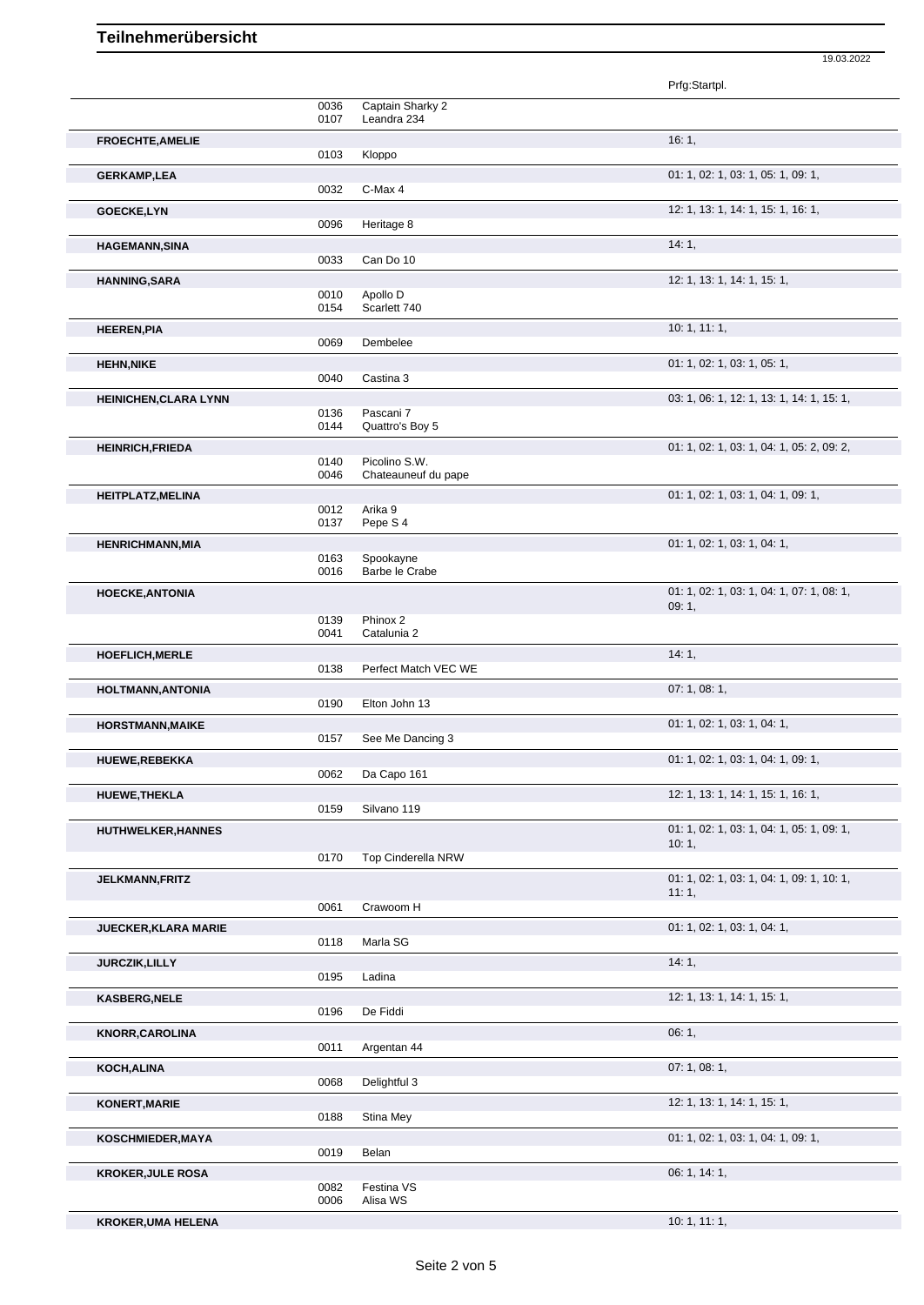19.03.2022

|                                 |              |                                         | Prfg:Startpl.                             |
|---------------------------------|--------------|-----------------------------------------|-------------------------------------------|
|                                 | 0082         | Festina VS                              |                                           |
|                                 | 0145         | Queen 161                               |                                           |
|                                 | 0006         | Alisa WS                                |                                           |
| KUEHNHENRICH, GRETA             |              |                                         | 06: 1, 07: 1, 08: 1,                      |
|                                 | 0150<br>0169 | Rose of Midnight<br><b>Top Champion</b> |                                           |
|                                 | 0172         | Top Magic Mike                          |                                           |
|                                 | 0171         | Top Coppa Cabana                        |                                           |
|                                 | 0174         | Top Vidana                              |                                           |
| <b>KUHLAGE,LEONIE</b>           |              |                                         | 01: 1, 02: 1, 03: 1, 04: 1, 05: 1, 09: 1, |
|                                 | 0106         | Last Knight Lacar                       | 10: 1, 11: 1,                             |
|                                 | 0105         | La Chiccoletta S                        |                                           |
| <b>LEHMACHER, MARLEN</b>        |              |                                         | 12: 1, 13: 1, 14: 1, 15: 1,               |
|                                 | 0186         | Windlesham Ruby S                       |                                           |
|                                 | 0097         | Hesselteichs One in A Million           |                                           |
| LOERDEMANN, NANNE JOANA         |              |                                         | 12: 1, 13: 1, 14: 1, 15: 1,               |
|                                 | 0127         | Night Girl 4                            |                                           |
| LOHMANN, ANNA                   | 0027         |                                         | 12: 1, 13: 1, 14: 1, 15: 1,               |
|                                 |              | Botero <sub>8</sub>                     |                                           |
| LOHMANN, MIA                    | 0020         | Belistano                               | 01: 1, 02: 1, 03: 1, 04: 1, 06: 1,        |
|                                 |              |                                         | 10:1, 11:1,                               |
| LUETKE ALDENHOEVEL, MAIKE       | 0058         | Corano 25                               |                                           |
| <b>LUETKE BRINTRUP, THERESA</b> |              |                                         | 01: 1, 02: 1, 03: 1, 04: 1,               |
|                                 | 0185         | Viva Feliz P                            |                                           |
| <b>MIERCK, STELLA MARIE</b>     |              |                                         | 12: 1, 13: 1, 14: 1, 15: 1,               |
|                                 | 0007         | Amethist D                              |                                           |
| <b>NOELDGE, ANNE</b>            |              |                                         | 07: 1, 08: 1,                             |
|                                 | 0090         | Greta Marleen                           |                                           |
| POTTHINK, MICHAEL               |              |                                         | 06:1,                                     |
|                                 | 0193         | Zoul Beat                               |                                           |
| PRINZ, ALICIA                   |              |                                         | 01: 1, 02: 1, 03: 1, 04: 1, 05: 1,        |
|                                 | 0039         | Cassandra 359                           |                                           |
| <b>REHER, ANNIKA</b>            | 0132         | Nussini 8                               | 10: 1, 11: 1,                             |
|                                 | 0102         | <b>Kleykottens Dalmore</b>              |                                           |
|                                 | 0161         | Sir Richard 6                           |                                           |
| <b>RESING, MARIE</b>            |              |                                         | 09:1,                                     |
|                                 | 0035<br>0023 | Capri Cornia<br>Bernie 19               |                                           |
|                                 |              |                                         |                                           |
| <b>RIETMANN, SOPHIE</b>         | 0021         | Bella 991                               | 12: 1, 13: 1, 14: 1, 15: 1, 16: 1,        |
|                                 |              |                                         |                                           |
| <b>SCHEIPERS, MARIE</b>         | 0113         | Lolita 195                              | 12: 1, 13: 1, 14: 1, 15: 1,               |
| <b>SCHEMMER, CHRISTINA</b>      |              |                                         | 01: 1, 02: 1, 03: 1, 05: 1, 10: 1, 11: 1, |
|                                 | 0121         | Mexican Sky P.D.                        |                                           |
| <b>SCHLERKA, JULIA</b>          |              |                                         | 01: 1, 02: 1, 03: 1, 05: 1,               |
|                                 | 0115         | Lucy 769                                |                                           |
|                                 | 0084         | Fio Flavour                             |                                           |
| <b>SCHMIDT, ANNIKA</b>          |              |                                         | 12: 1, 13: 1, 14: 1, 15: 1, 16: 1,        |
|                                 | 0167         | Tessa 275                               |                                           |
| <b>SCHOLBROCK, MARIE</b>        |              |                                         | 01: 1, 02: 1, 03: 1, 05: 1, 10: 1, 11: 1, |
|                                 | 0128         | Nilson L                                |                                           |
| <b>SCHRIEF, HELENA</b>          |              |                                         | 10: 1, 11: 1,                             |
|                                 | 0056         | Cookie 94                               |                                           |
| <b>SCHULZE PELLENGAHR,FLORA</b> | 0182         |                                         | 12: 1, 13: 1, 14: 1, 15: 1, 16: 1,        |
|                                 |              | Very Happy 4                            |                                           |
| <b>SCHULZE ZUMKLEY, JOHANNA</b> | 0098         | Higgins 57                              | 07:1,08:1,                                |
|                                 |              |                                         |                                           |
| <b>SCHULZE ZUMKLEY,LISA</b>     | 0114         | Looping 71                              | 12: 1, 13: 1, 14: 1, 15: 1, 16: 1,        |
|                                 | 0063         | Dagalier                                |                                           |
| SODDEMANN, GRETA                |              |                                         | 09: 2, 10: 1,                             |
|                                 | 0126         | Nandela                                 |                                           |
|                                 | 0104<br>0081 | Krümmel 30<br>Felice 66                 |                                           |
|                                 | 0166         | Tera 7                                  |                                           |
|                                 | 0085         | Fioline 2                               |                                           |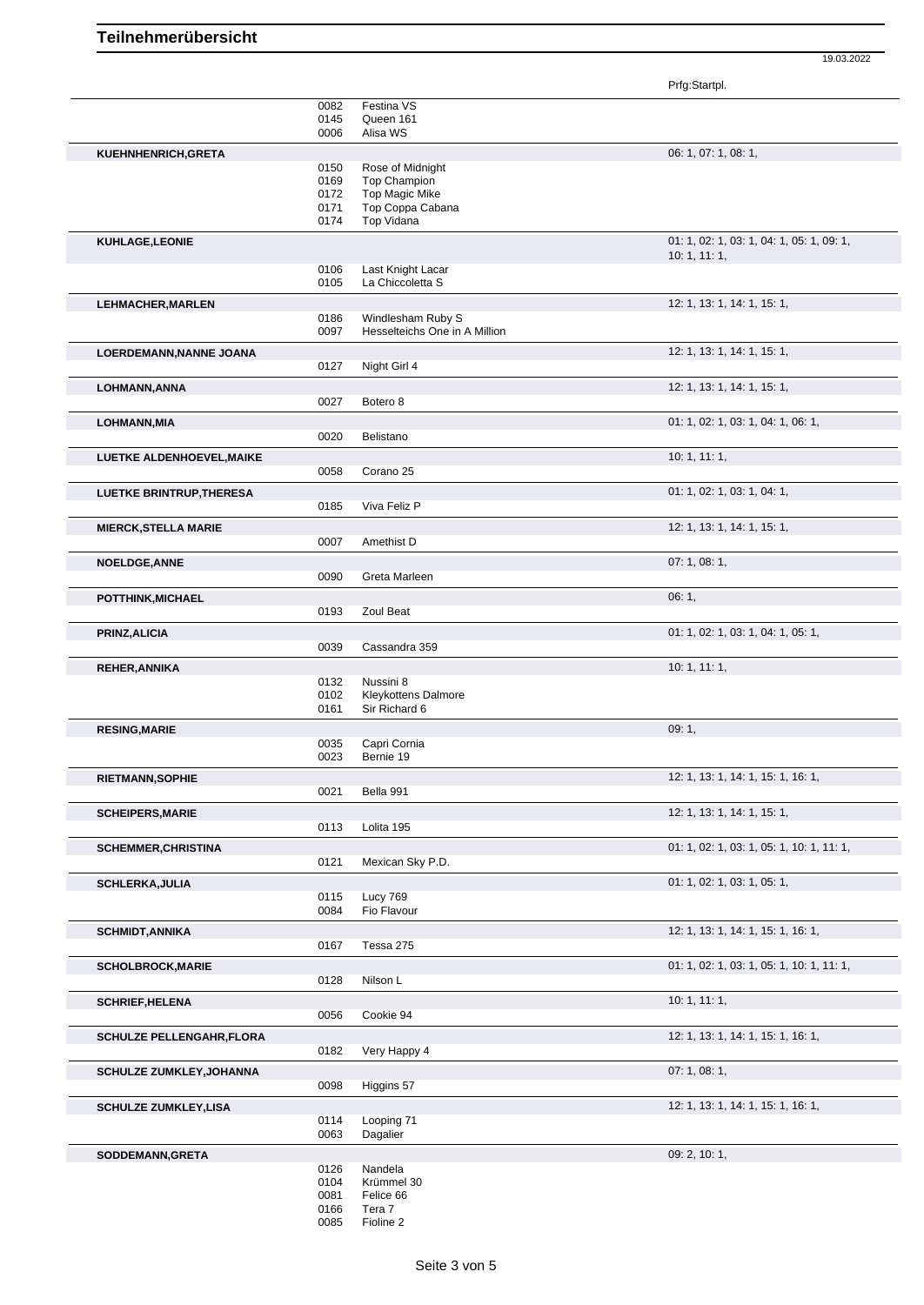## **Teilnehmerübersicht**

|                               |              |                               | 19.03.2022                                               |
|-------------------------------|--------------|-------------------------------|----------------------------------------------------------|
|                               |              |                               | Prfg:Startpl.                                            |
|                               | 0152         | Safari 49                     |                                                          |
|                               |              |                               |                                                          |
| SOMMER, JULI                  | 0051         | Clooney 120                   | 01:1,                                                    |
| <b>SPIELBRINK, MALIN</b>      |              |                               | 12: 1, 13: 1, 14: 1, 15: 1, 16: 1,                       |
|                               | 0003         | Adelsprinzessin               |                                                          |
| SPORK, FRIEDA-JOHANNA         |              |                               | 01: 1, 02: 1, 03: 1, 05: 1, 07: 1, 08: 1,                |
|                               | 0076         | Don Camillo 245               | 10: 1, 11: 1,                                            |
|                               | 0148         | Riccella                      |                                                          |
|                               | 0079         | Dusty 880                     |                                                          |
| <b>SUESSMANN,LASSE</b>        |              |                               | 12: 1, 14: 1, 15: 1,                                     |
|                               | 0156         | Schröder 59                   |                                                          |
| <b>SUTTRUP, MARC ANDRE</b>    |              |                               | 01: 1, 02: 1, 03: 1, 04: 1, 05: 1, 06: 1,                |
|                               | 0089         | Fruchtzwerg 9                 | 07: 1, 08: 1, 09: 1,                                     |
|                               |              |                               |                                                          |
| <b>TERBECK, ISA-KATHARINA</b> | 0183         | Vifee                         | 12: 1, 13: 1, 14: 1, 15: 1, 16: 1,                       |
|                               |              |                               | 01: 1, 02: 1, 03: 1, 05: 1, 10: 1, 11: 1,                |
| TERBRACK, LAURENZ             | 0129         | Ninifee 27                    |                                                          |
|                               | 0001         | Aaron 357                     |                                                          |
|                               | 0122         | Minna 10                      |                                                          |
|                               | 0087         | Florestina 17                 |                                                          |
|                               | 0176<br>0043 | Umaroona<br>Cayman 41         |                                                          |
|                               | 0034         | Canone TN                     |                                                          |
|                               | 0136         | Pascani 7                     |                                                          |
|                               | 0109         | Leo 411                       |                                                          |
|                               | 0024         | Bersiana                      |                                                          |
| <b>TERSTAPPEN, MARIE</b>      |              |                               | 14:1,                                                    |
|                               | 0192         | Viva La Diva 2                |                                                          |
| <b>THIEMANN, FRIDA</b>        |              |                               | 12: 1, 13: 1, 14: 1, 15: 1, 16: 1,                       |
|                               | 0072         | Devil Dash                    |                                                          |
| <b>THIEMANN,LEA</b>           |              |                               | 01: 1, 02: 1, 03: 1, 05: 1, 07: 1, 09: 1,<br>10:1, 11:1, |
|                               | 0015         | <b>Bailey D</b>               |                                                          |
|                               | 0180         | Varelli                       |                                                          |
| TITTEL, CHIARA                |              |                               | 07:1,                                                    |
|                               | 0083         | Feuertanz 24                  |                                                          |
| <b>TOENNISSEN, AMELIE</b>     |              |                               | 01: 1, 02: 1, 03: 1, 05: 1, 09: 1, 10: 1,                |
|                               | 0038         | Casper 447                    |                                                          |
|                               | 0116<br>0045 | Majolie 4<br>Charly 1723      |                                                          |
|                               | 0134         | Palomina 14                   |                                                          |
|                               | 0146         | Querida H                     |                                                          |
|                               | 0125         | My Sunshine SG                |                                                          |
|                               | 0095         | Haya 28                       |                                                          |
| <b>TOENNISSEN,LARA</b>        |              |                               | 01: 1, 02: 1, 03: 1, 05: 1, 09: 1,                       |
|                               | 0038         | Casper 447                    |                                                          |
|                               | 0116<br>0045 | Majolie 4<br>Charly 1723      |                                                          |
|                               | 0134         | Palomina 14                   |                                                          |
|                               | 0146         | Querida H                     |                                                          |
|                               | 0125         | My Sunshine SG                |                                                          |
|                               | 0139         | Phinox 2                      |                                                          |
|                               | 0133         | Odelie van de Celiebrug       |                                                          |
|                               | 0095         | Haya 28                       |                                                          |
| <b>VORMANN,LUKAS</b>          |              |                               | 14: 1, 15: 1, 16: 1,                                     |
|                               | 0065         | Darko 23                      |                                                          |
| <b>VORMANN, SOPHIE</b>        | 0155         | Scarlett 766                  | 14: 1, 15: 1, 16: 1,                                     |
|                               |              |                               |                                                          |
| <b>WAGNER, LORELEY</b>        |              |                               | 06: 1, 16: 1,                                            |
|                               | 0030<br>0025 | C'est la vie 222<br>Bill Bo 7 |                                                          |
|                               | 0108         | Lemon 46                      |                                                          |
|                               | 0149         | Rob Roy van het Klavertje     |                                                          |
| <b>WEINECK, SOPHIE</b>        |              |                               | 12: 1, 13: 1, 14: 1, 15: 1, 16: 1,                       |
|                               | 0130         | Nobbi M                       |                                                          |
| <b>WEITKAMP, PAULINE</b>      |              |                               | 07:1,08:1,                                               |
|                               | 0005         | Alfa Romeo 13                 |                                                          |
| <b>WELLING, LARA</b>          |              |                               | 01: 1, 02: 1, 03: 1, 04: 1, 07: 1, 08: 1,                |
|                               |              |                               | 09:1,                                                    |
|                               | 0120         | Mattis 6                      |                                                          |